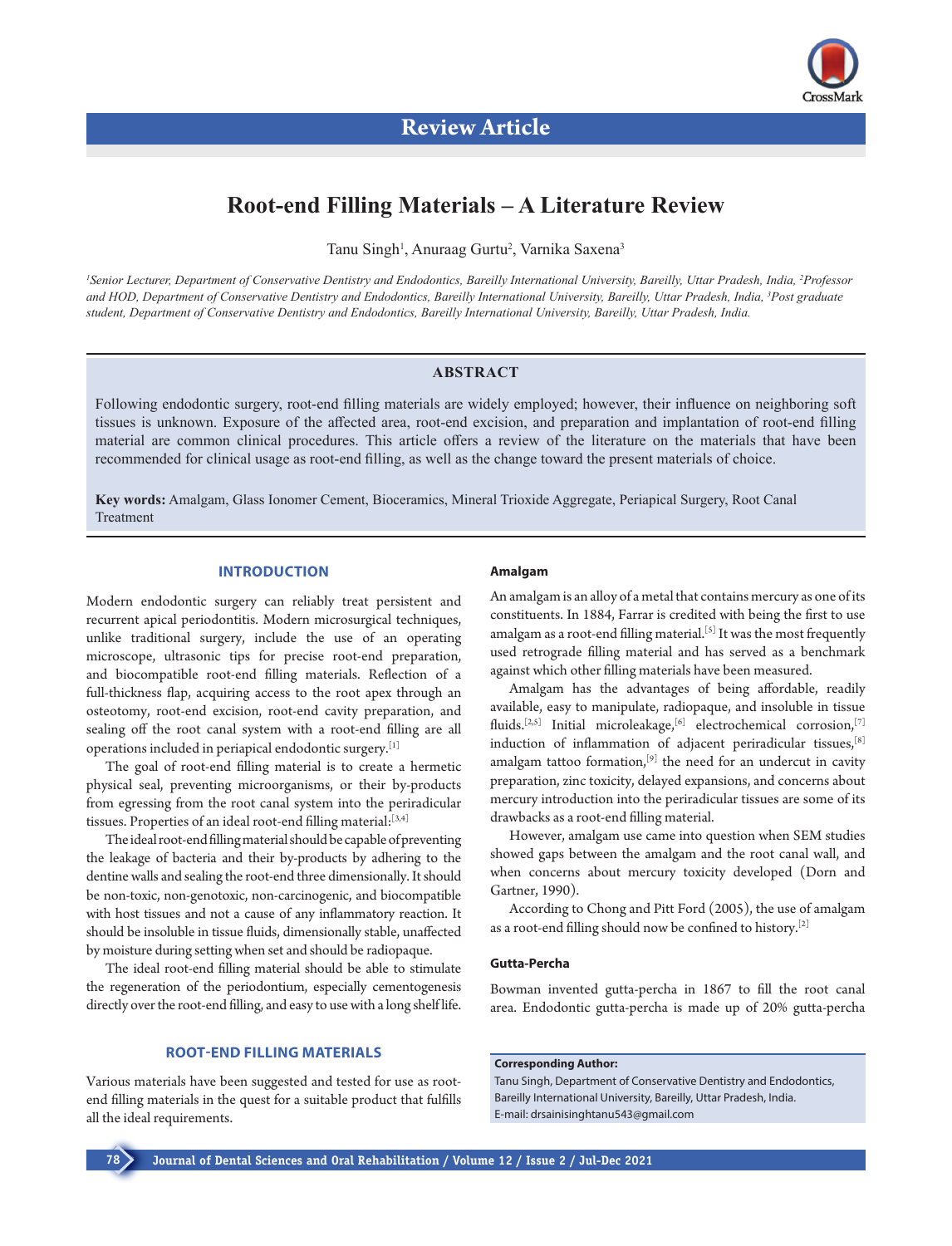as a matrix, 66% zinc oxide as a filler, 11% heavy metal sulfates as radiopacifiers, and 3% waxes or resins as a plasticizer.

When utilized as a root-end filling material, Woo *et al*. found that thermoplasticized gutta-percha with sealer had much less leakage than amalgam.<sup>[10]</sup>

A proposed strategy for sealing the root-end has been cold burnishing of gutta-percha during root-end resection. However, research reveals that this technique results in much higher leakage than amalgam and intermediate restorative material (IRM).

Because of its poor sealing capabilities, gutta-percha alone should not be used as a root-end filling.

#### **Cavit (3M ESPE, St. Paul, Minnesota, USA)**

Cavit is a pre-mixed temporary restorative material made of calcium sulfate that is simple to manipulate and apply to a root-end cavity.[11]

Cavit, on the other hand, is a soluble substance that dissolves when it comes into contact with bodily fluids. As a result, using it as a root-end filler is not recommended.

#### **Glass ionomer Cements**

Cavit, on the other hand, is a water-soluble material that dissolves when exposed to human fluids. As a result, it is not a good idea to use it as a root-end filler.

Glass ionomer cements have the benefit of being able to make a chemical bond with dentine and so give a better seal.  $^{\left[ 11\right] }$  Initially, they generate a severe inflammatory response that quickly fades.<sup>[2]</sup> Glass ionomers are slow to set, difficult to handle, and moisture has an unfavorable effect on the setting reaction.<sup>[5,11]</sup>

Glass ionomer cements cannot be recommended as suitable root-end fillings since it is impossible to verify that the surgical site will be moisture free during the setting reaction.

# **Reinforced Zinc Oxide-Eugenol Cements (ZOEC)**

Because of its good handling properties and satisfactory postoperative results, Nichols recommended zinc oxide-eugenol as a retrograde filling in 196.[2]

ZOEC is more resorbable than amalgam and provides a superior seal. It has strong compressive and torsional strength, low solubility, is radiopaque, and has a neutral pH (Oynick and Oynick, 1978), and the success rate in clinical tests was 75% for amalgam and 95% for ZOEC cement (Dorn and Gartner, 1990).

Early ZOECs, on the other hand, were weak, took a long time to set, and were soluble.[2] As root-end fillings, two variants of ZOEC have been recommended. These are described under (a) and (b) below.

#### *IRM (Dentsply Sirona, York, Pennsylvania, USA)*

Polymethyl methacrylate (20% by weight) has been added to the zinc oxide powder in IRM, but the eugenol liquid has not been changed**.** [2]

#### *Super-ethoxybenzoic acid (EBA) cements*

In 1970, Super-EBA was proposed as a retrograde filling. Super-EBA was recommended as a root-end filling by Oynick and Oynick

(1978), since it is easy to handle and insert due to its plasticity, adheres to the dentinal walls under moist conditions, has a sufficient mixing time, and sets quickly once in contact with tissues.<sup>[12]</sup>

When compared to amalgam, gutta-percha, and glass ionomer cement, Super-EBA and IRM showed superior sealing ability, with Super-EBA outperforming IRM.<sup>[13-16]</sup> On the basis of this evidence, Super-EBA and IRM can be recommended as root-end filling materials.

#### **Bioceramic Cements**

Bioceramic materials could be described as biocompatible ceramics that are appropriate for use in the human body. ProRoot mineral trioxide aggregate (MTA) (Dentsply Sirona) was the first bioceramic cement patented for use as a root-end filler, and it is also known as MTA.[17] MTA was created at Loma Linda University in 1993. MTA was found to be superior in studies by Torabinejad *et al*. and Fischer *et al*., with better marginal adaption.

Tricalcium silicate, dicalcium silicate, bismuth oxide, and tricalcium aluminate and calcium sulfate are all present in minor amounts. The chemical make-up is comparable to Portland cement, with the addition of bismuth oxide for radiopacity. MTA is a powder made up of tiny hydrophilic particles that harden when exposed to moisture. When the powder is hydrated, it forms a colloidal gel with a pH of 12.5 that solidifies into a solid structure. The cement takes 4 h to set.<sup>[18,19]</sup> MTA has a compressive strength of 70 MPa after 21 days, which is comparable to IRM and Super-EBA but far less than amalgam (311 MPa).

MTA Angelus® (Angelus, www.angelusdental.com/Clinician Choice Dental Products Inc., www.clinicianschoice.com) was first introduced in Brazil in 2001 and acquired FDA approval in 2011, allowing it to be sold in the US. MTA Angelus has a faster setting time, comes in containers that allow for more precise dispensing, and has all of the good features of standard MTA. While the original MTA product comes in single-use packets, the newer MTA Angelus comes in air-tight bottles that allow practitioners to dispense a little amount of powder and then reseal the rest of the product in its original container for future use.

It takes roughly 2–3 h to set traditional MTA. MTA Angelus is ready to go in under 15 min. Because doctors may verify that the material is set at the moment of insertion and proceed with their restorative operations without fear of MTA washout, the reduced setting period is sometimes desirable. A decreased concentration of calcium sulfate, the ingredient responsible for the longer setting time in the original formulation, has resulted in a shorter setting time.<sup>[20]</sup>

Various studies have confirmed the material's superiority, sealability, excellent biocompatibility, cementogenesis, regeneration of the periodontal ligament at the resected root surface, and clinical prognostic superiority over others. Despite these biological advantages, MTA has a granular consistency and a long setting time, making it difficult to handle. It is also been claimed that it discolors the tooth structure around it.

MTA is available in two colors: Gray and white. The first MTA products were gray, and this formulation was the focus of much of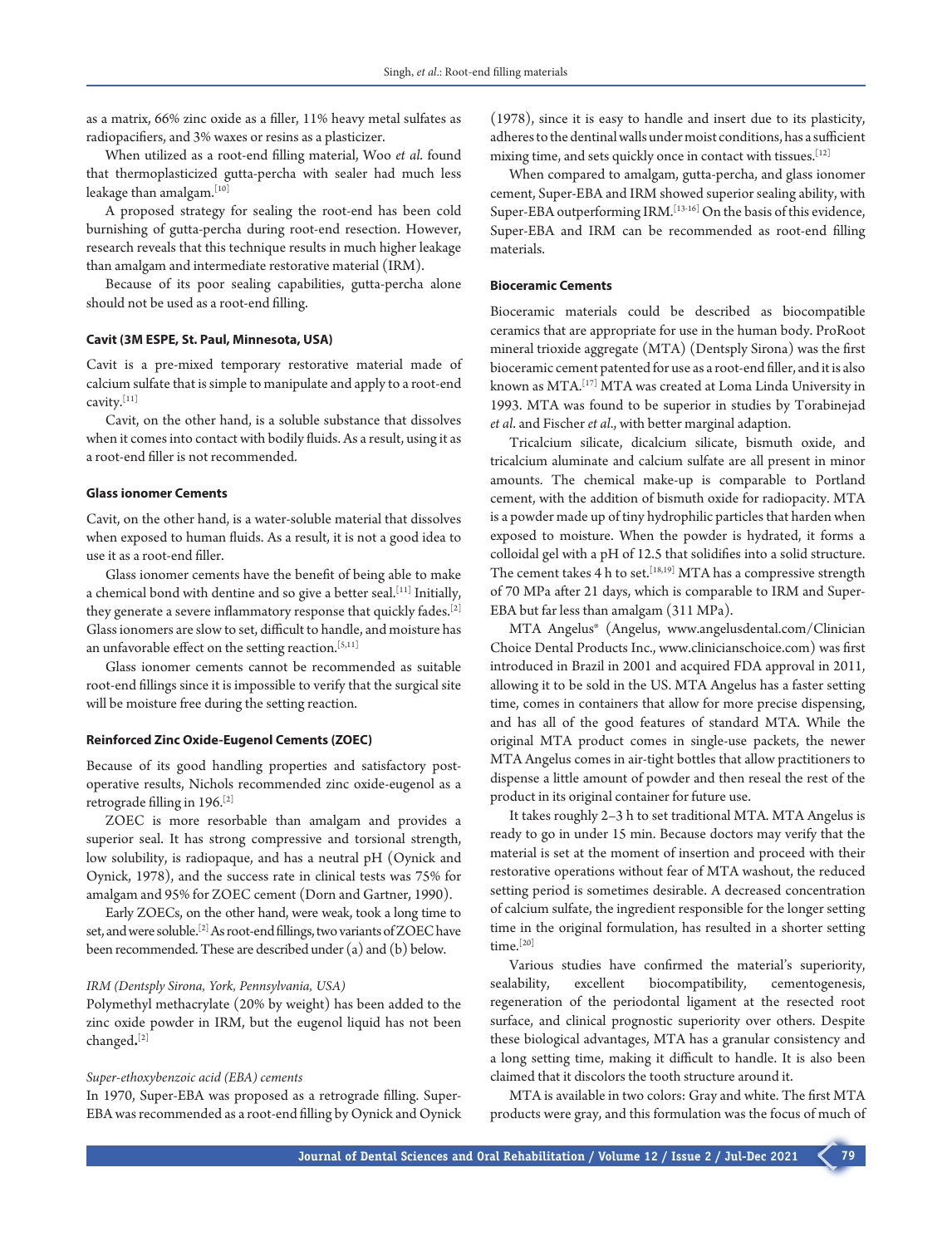the early research. The white form of MTA was launched to the market in 2002 in response to staining problems raised when MTA residues were left in the clinical crown. The difference between the two colors is mostly owing to lower iron, aluminum, and magnesium oxide concentrations in white MTA.[18,19]

# **Clinical Applications**

In the United States, about 24 million endodontic procedures are performed each year, with advanced therapies such as periapical microsurgeries, perforation repairs, and apexification treatments accounting for 5.5% of these procedures. All of these endodontic procedures and some operative procedures have greatly benefitted from the availability of MTA.

The advantages of MTA as a root-end filling are as follows: [21-23]

- 1. MTA is able to form in a moist environment, such as blood.
- 2. Numerous experiments on microleakage and marginal adaption have demonstrated MTA's outstanding sealing capabilities.
- 3. MTA is biocompatible with human tissues and has been found in many cell culture tests to be one of the least cytotoxic materials.
- 4. When MTA comes into touch with a physiologic solution, hydroxyapatite crystals develop on its surface, indicating that it is a bioactive material.
- 5. Calcium ions are released by MTA, which react with extrinsic phosphate ions in the environment to create hydroxyapatite. The development of hydroxyapatite on the surface of MTA improves the chemical connection between MTA and dentine and can help the surrounding hard tissues to remineralize.
- 6. Osteoconductive: MTA and Super-EBA were discovered to be osteoconductive when implanted in bone, since they induced osteogenesis. MTA's ability to promote osteoblastic activity in bone has long been known.
- 7. Stimulates cementogenesis: Torabinejad *et al*. (1995) found that when MTA and amalgam were utilized as root-end fillings, cementum developed directly over MTA but not over amalgam in a histology examination on beagle dogs.

In a similar histological study carried out on monkeys and in which MTA and amalgam were used as root-end fillings, a thick layer of cementum was found over the MTA that continued over the resected dentine and joined the cementum on the side of the root.

The combination of the physical bond that MTA forms with dentine and the regeneration of cementum results in the formation of a double seal.

8. Antibacterial: When calcium hydroxide is released as a result of hydration, a very alkaline environment is created, which is antibacterial.

Some of the materials that have addressed the limitations of the pioneer material include those set out in the paragraphs.

# *MTA PlusTM (Prevest Denpro Limited, Jammu, India)*

MTA Plus<sup>TM</sup> is a finer particle mineral trioxide aggregate material than MTA.

A proprietary salt-free polymer gel and water are included in the MTA Plus kit as mixing solutions. MTA Plus is used as a pulp

capping cement, a root canal sealer, and a root-end filling substance. Different setting times and physical-rheological qualities can be obtained by utilizing the gel and altering the powder to gel ratio. The gel is designed to resist washout, and the tiny powder particle size makes it easier to handle and apply.

In compared to ProRoot MTA, MTA Plus demonstrated enhanced reactivity and a longer ability to release calcium and raise local pH to alkaline levels.<sup>[24]</sup>

## *BiodentineTM (Septodont, Saint-Maur-des-Fosses, France)*

Biodentine<sup>TM</sup> is a "bioactive dentine substitute" made from a synthetic tricalcium silicate-based cement. Biodentine™ is made using "Active Biosilicate Technology<sup>TM</sup>," which produces a pure tricalcium silicate that is devoid of metal contaminants.

The particle size of Biodentine™ powder was found to be significantly smaller than MTA powder. In a triturator, the aqueous solution is combined with the powder within the capsule for 30 s at 4000–4200 rotations/min. The creation of a calcium silicate hydrate gel and the release of calcium hydroxide are the consequences of the hydration reaction.

According to Camilleri *et al.* (2013), calcium carbonate works as a nucleation site for calcium silicate hydrate, resulting in a reduced induction period and, as a result, an initial set in <12 min. The Biodentine<sup>TM</sup> ultimate setup time was discovered to be 45 min.[25,26]

### **CONCLUSION**

During the  $19<sup>th</sup>$  and most of the  $20<sup>th</sup>$  centuries, amalgam was the preferred root-end filling material. Toward the close of the 20th century, reinforced ZOE materials, IRM, and Super-EBA were on the verge of displacing amalgam as the favored root-end filling material. Because of its capacity to appreciate moisture, high sealing ability, and bioactivity and biocompatibility, calcium silicate cement MTA, launched around the turn of the century, outperformed all previous materials tested.

The continuous evolution of calcium silicate materials has resulted in products with improved handling properties and has provided the endodontic field with appropriate and effective repair and root-end filling materials.

## **REFERENCES**

- 1. Kim S, Kratchman S. Modern endodontic surgery concepts and practice: A review. J Endod 2006;32:601-23.
- 2. Chong BS, Ford TR. Root-end filling materials: Rationale and tissue response. Endod Topics 2005;11:114-30.
- 3. Gartner AH, Dorn SO. Advances in endodontic surgery. Dent Clin North Am 1992;36:357-78.
- 4. Parirokh M, Torabinejad M. Mineral trioxide aggregate: A comprehensive literature review part I: Chemical, physical and antibacterial properties. J Endod 2010;36:16-27.
- 5. Priyanka SR. A literature review of root-end filling materials. IOSR J Dent Med Sci 2013;9:20-5.
- 6. Tronstad L, Trope M, Doering A, Hasselgren G. Sealing ability